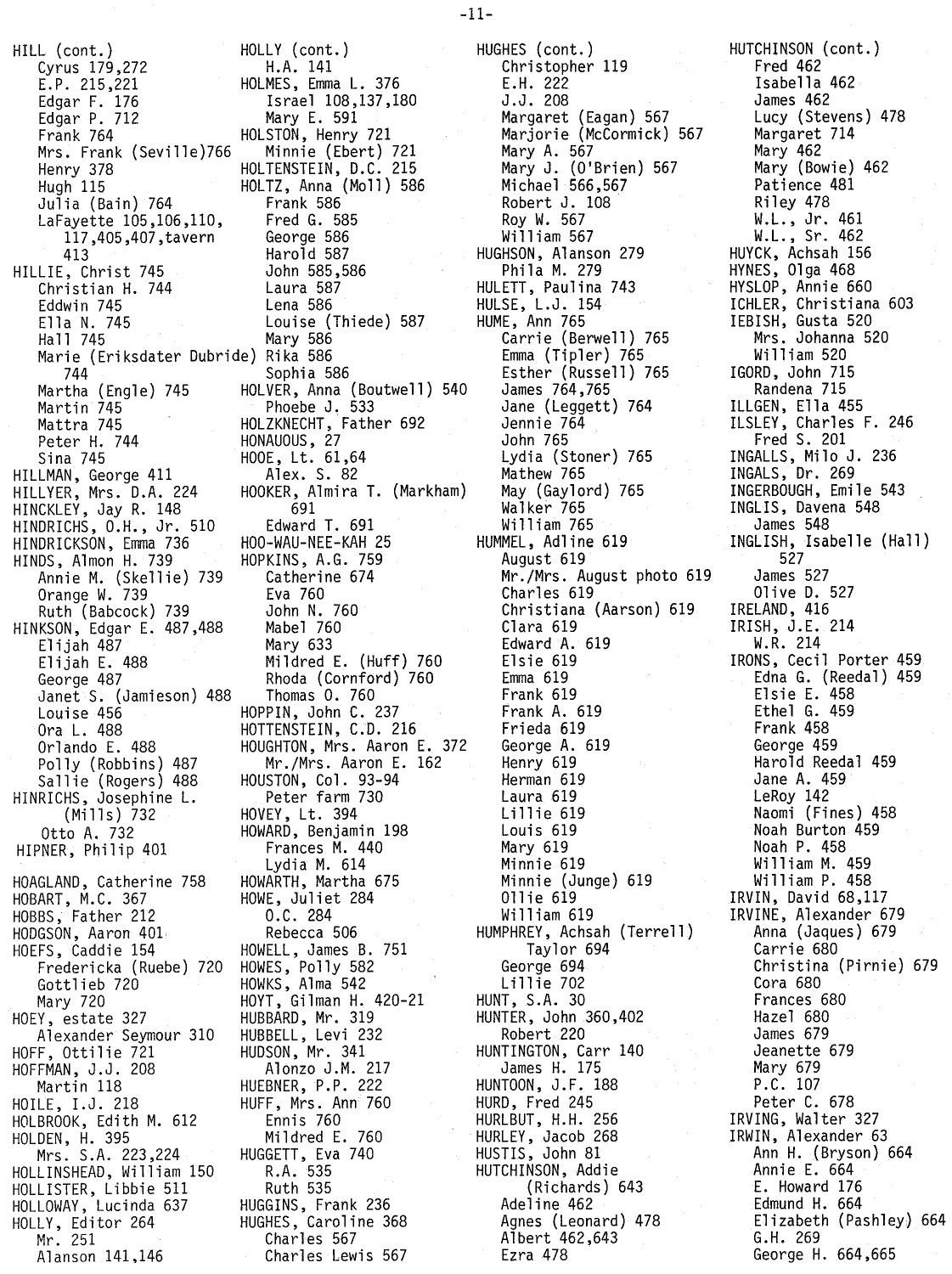-12-

IRWIN (cont.) Grace Seele 665 Harris Johnson 664 John Bryson 664 Mary C. (Seele) 665 Robert 665 Robert, Jr. 77 Russell 665 Sall ie H. 664 Samuel 63 Samuel Pashley 665 ISAACSON, Mrs. Charles 517 Christina (Hanson) 517 Edward 517 Threna (Hanson) 516-17 ISBERNER, Frank 225 Otto E. 222 JACKSON, Abigail (Whiting)  $318$ <br>D.C.  $329,330$ D.C. 329,330 Joshua 318 Myra B. 587 Samantha 318 JACOBY, Ruhamah 507 JAEGER, Mrs. C.G. 190 C.P. 223 Charles 561 Charles G. 223 Chauncey P. 561 E.L.201,215,216 E.M. 479 Edwin 561 Ernest L. 560 Frank 561 Frederick 560,561 Louisa (Unger) 560 Mary R. (Peabody) 561 William 561 JAMES, Mrs. D.W. (Jones) 701 Daniel 375 H.D. 237,142 Henry Harrison 765 Margaret (Hall) 765 Mary A. (Hall) Lynch 765<br>Sarah A. (Harrison) 765 Sarah A. (Harrison) Stephen 165 Thomas H. 765 JAMIESON, dau. 308 A.J. 303,131 Addison 353 Addison J. 302,463,494, 497 Addison Jackson 331 Agnes 307,351 Alice 353 Alice A. 351 Amy V. 342 Arthur A. 498 Eliza (Duff) 495 H.P. 301,303,352 Helen M. 463 Henry 765 Hugh 113,300,301,302, 303,306,photo 306, 307,memoirs 306- 357,death 357,455, 488,498 Hugh C. 495 Hugh J. 498 Hugh P. 302,495

JAMIESON (cont.) Hugh Pierce 325,497 J.C. 303 Janet 307,455 Mrs. Janet 333 Janet (Findlay) 307 Janet S. 488 John 307,309 John C. 302,303,337,463, 495,498 John R. 495 Junius W. 463 Lucy 463 Mary 498 t1ary J. (Hastie) 497 May H. (Williams) 463 Perry 463 Samantha J. 333 Samuel 339 Sarah A. (James) 498 W.R. 222 Will iam W. 496 William Wallace 329 JANDA, A. 216 JAQUES, Anna 679 Mrs. Mary 679 Peter 679 JARVIS, Mrs. John 686 Mary E. (Roberts) 686 JENKINS, George W. photo 397,688; 688,692 Kate 690 Margaret 605 Mary (Markham) 690,692 JENNINGS, Henry 395 M. 215 JENS, W.C. 222 JERDIS, Kestima 749 JERRISON, Anton 617 Fanny 617 JESS, J. 389 JEWELL, Frederick E. 217 JEWETT, Capt. 53,402 JOERGER, Rev. 569 JOHN LITTLE JOHN 30 JOHNSON, 416 765 Mrs. 301 A. 304 A.D. 222 Adelia (Sponheim) 768 Alvin 539 Anna 538 B.E. 245 Baard 555,749 Belle (Munson) 556 Bert J.J. 750 Bertha (Berkvem) 750 Bertha (Bock) 515 C.B. 555 Carl J. 768 Conrad W. 539 Cornelia M. 753 Dora 538 Engabord (Halstenson)555 Mrs. G.O. 540 George C. 750 H.E. 321,323 Halsten 749 Hans Wangen 538 Hubbard 300 Hubbard E. 320 Ingeborg (Halstenson)749

JOHNSON (cont.) J .A. 108 J. Andrew 538 J.E. 467 James I. 538 Jens 749,750 John 515 John A. 215,539 John J. 538 Karl 749 Laura J. 538 Lillie M. 53<mark>6</mark> Mabel 1. 750 Martha (Nelson) 539 Martin 538,749 Mary (Bergum) 547 Menda 538 Nell ie 539 Nina E. 467 Olaf 538 Ole 109,547,749 Oluf 536 Ranelde 538 Mrs. Ranvei 750 Rhoda (Boutwell) 540<br>Roda A. 538 Roda A. 538 Rowland 538 Thomas R. 749 Williard R. 750 JOHNSON FROMDAL, John 538 Ranelde (Johnson) 538 JOHNSTON, Lt. 64 Alexander 72 JOLIET 34+ JONES, Mr. 54 A.G. 217 Adula 435 Alexander 687 Alva 687 Amanda 218<br>Ann (Lloyd) 701 Ann (Lloyd) 701 Anna (Lloyd) 706 Anna (Morgan) 701 Bennet G. 597 Carol 146 Catherine 597 Catherine (Ellis) 597 Catherine (Ellis) 597<br>Catherine (Williams) 581 Charles 687 D. Evans 294 David 687,701 David D. 597 DeGamo 186,199 DeGarmo 92 Dorothy 597 E.E. 116 E.F. (Sigglekow) 687 Edna 687 Edward 701,706 Edward E. 581 Edwin C. 146 Eleanor (Owen) 701 Elizabeth 702,706 Ellen 607 Ell is M. 597 Esther 701 Eva 701 Evan O. 107 & EVANS <sup>292</sup> Florence 687 Floyd 687 G.H. 743

JONES (cont.) Gladys 687,701 Glenn E. 687 Griffith 701 Gusta (Goelberger) 687 Gwen 597 Gwen (Owens) 597 H.H. 706 Hugh 597 Hugh G. 597 Irene 597 J.E. 95,131,132,144, 188,189,191,222,223, 253,256,257,417,527, 689 Mrs. J.E., article by 189; 190; article by 223; 224 J. Ed. 597 James E. 146,257,598, 687 James Edwin 144 Jane (Lloyd) 706 Jennie M. 701 John 597,687,701 John ap 215,290,294 John A. 580,701 Mrs. John D. 294 John J. 597 John K. 597 John O. 110,288,432 John W. 702 K.K. 751 Kate 597 Lena L. (Converse) 146 Lillie (Humphrey) 702 L1ewe llyn 597 Louise (Kapp) 687 Louise (Zamzow) 701 Lydia (Porter) 701 Maggie M. (Roberts) 581 Margaret 441,687 Maria 597 Marjorie 146 Mary 581,701 Mary (Staudenmayer) 598, 687 Mary (Wilkinson)701 Mary A. 700 Mary H. 514 Mary J. 597 Mattie (Richards) 743 Milton 701 Miriam M. 597 Miriam M. (Jones) 597 Moses 245 Myrtle 701 Owen L. 702 Phebe (Jones) 597 Richard W. 702 Robert 597,687 Robert H. 597 Robert W. 701 Rodger 701 Ruth 597 Samuel W. 580 Sarah (Black) 687 Sarah (Towers) 687 "Sheep" 516 Stephen 161,367 LR. 218 Thomas 701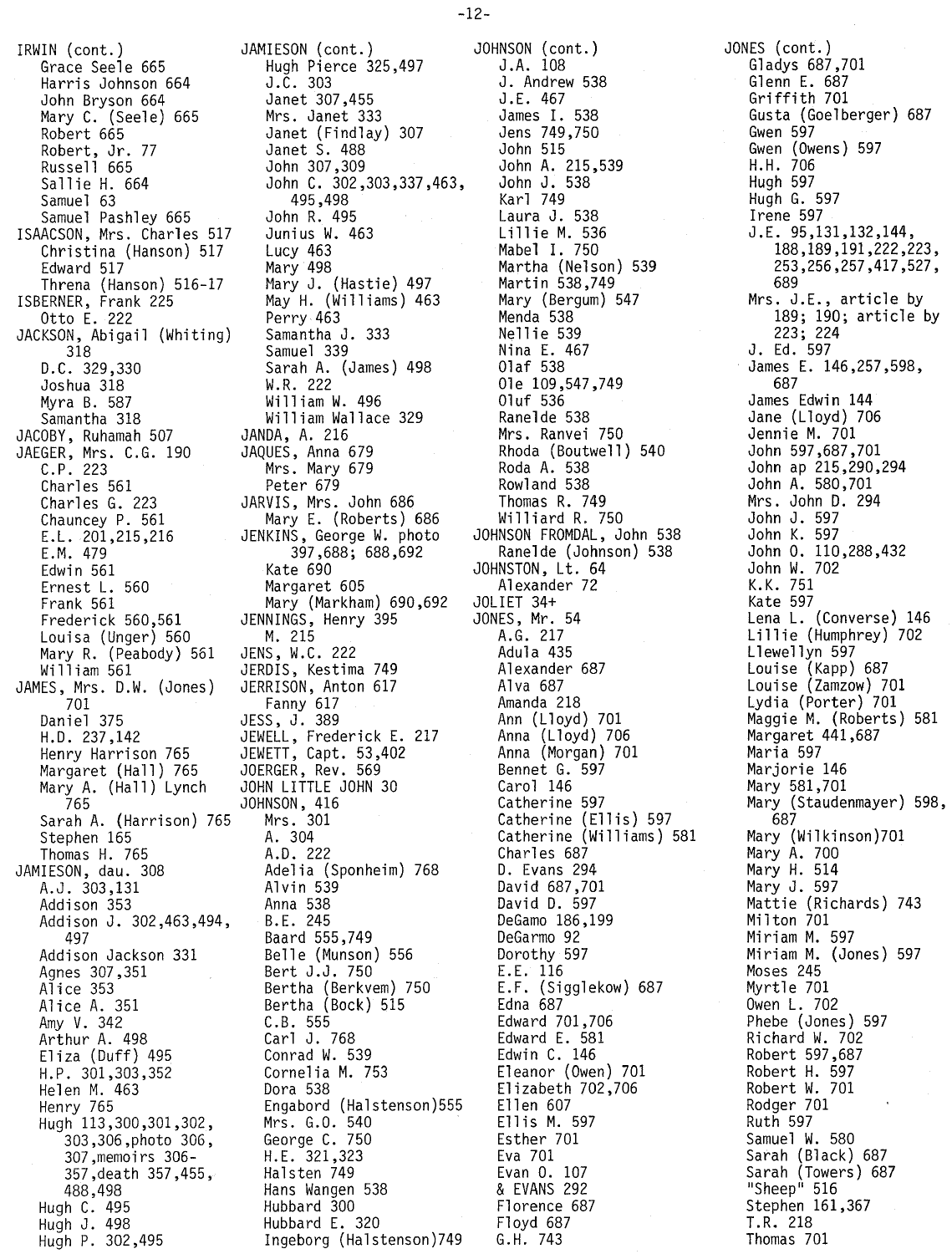JONES (cont.) William 120,294,687 William R. 701 Wi 11 iam W. 701 Winifred S. 597 JOSS, Jacob 598 Theresa (Staudenmayer) 598 JOSSOY, J.J. 562 JOY, Fred A. 628 H.N. 378 Hattie M. (York) 628 JULLUM, Mrs. Aase 540 Anna 540 Simon 540 JUNGE, August 619 Minnie 619 JURGENS, George 219 JURGERSON, Esther 703 Hans 703 J. H. 107 JUSSEN, Jacob 247 KAMPEN, H.W. 479 KANE, Ella 694 KAPP, Louise 687 KARCH, Martha A. 208 KARCHER, John K. 217 KAR-RAY-MAU-NEE 24 KATZER, Archbishop 693 KAU-RAY-KAW-SAW-KAW 25 KEARNS, Thomas 278 KEEGAN, M.R. 160 KEENAN, Father 692 Joseph 212 Thomas 212 KEER, Christiana Karner 452 KEGAN, M.R, 212 KEISER, Barbara 517 KELLOGG, A.C. 191,192,210, 611 Alonzo Cooper 647 Alonzo F. 118,648 Edith M. (Holbrook) Dodge 612 Harriet R. 648 Harriet R. (Ackerman) 648 James Rossiter 611,648 Jane C. 671 Julia 587 Orson 647 Theodosia (Cooper) 647 Walter W. 220 Weal thy 495 KELM, Carlton A. 596 El ise W. (Fischer) 595 Frank 595 Kathryn (Eulberg) 697 Kathryn W. (Eulberg) 596 W.O. 193,223 William Eulberg 596 William O. 182,224,595, 697 KELSEY, Harlow 268 Harriet 471 KEMPER, Jackson 217 KENNAN, Gwendolyn 192 L.L. 215 T. L. 94 Thomas L. 175 KENNEDY, Timothy O. 411

KENNETH, Janet 499 Margaret 649 KENNEY, Ellen 741 Frank C. 224 KENT, John G. 169 KENZEL, Louis 244 KERMAN, Henry 242 KERNEY, E.T. 179 KERNS, Edward 745 Lizzie (Boylan) 745 KERR, Joseph 110,128,129 KERSHAW, George 95 John 704 Martha (Cross) 704 KETCHUM, A.C. 172,216 Katherine 478 KEYES, S.P. 149 KIEFER, Andrew 623 Andrew J. 624 Charlotte 624 Emma L. 624 Fern M. 624 Florence E. 624 Fred W. 624 Henrietta (Arenburg) 624 Hettie (Thrasher) 624 Wilhelmina (Anacker) 624 KILBOURN, Byron 252,257,396 Byron H. 258 Otis A. 435 KILEY, Mrs. Ellen 650 KINCAID, Orin 375 Samantha P. 218 KING, Mary 703 Rufus 170 KINGSBURY, Charles M. 220 KINNEAR, Byron 109,479 KINNEY, Elizabeth (Stevens) 554 Howard 554 Lewis 554 Li 11ian 554 KINZIE, Mrs. 56 John 24,638 John H. 24,50,56 KIRK, Bertha (Loomis) 740 Edward 740 KIRST, L.C. 280,295 KIRWIN, Anna (Epstein) 560 Annie 560 Harry 560 James 34,560 Martha 560 KISER, Charles 603 Margaret Hildebrandt)603 KNUDSON, E. 437 KLEIMENHAGEN, Arthur A. 524 KNUTESEN, E. 766 Augusta (Sorgel) 524 Johanna 524 Johanna (Heymel) 524 Karl 524 L. photo 523 Leonhard 523 Walter E. 524 Wilhelm 524 KLEIN, A. 219 KLEINERT, Adolph 489 Adolph R. 490 Alfred C. 490 August F. 476,490 Bernard 477 Berthold 490 Mrs. Christiana 476 Christie (Winrich) 490

KLEINERT (cont.) Edwin L. 490 Elizabeth 490 Elsie 490 Emma F. 490 Esther M. 490 Fred W. 490 Frieda J. 490 G.A. 477 George 477 George H. 490 Herbert F. 490 Julia 490 Louisa F. (Rennebohm) 490 Louise C. (Lubiens) 477 Minnie 490 Otto D. 490 Selma 478 Will iam C. 476 KLEINHART, Adolph 451 Esther (Bogue) 451 KLENERT, Anna 564 Anthony J. 590 Antoin 565 Anton 590 F.G. 224 Florence S. 591 Frank G. 590 Katherine (Schleisman) 591 Leone K. 591 Mary E. (Holmes) 591 Oscar J. 590 Raymond O. 591 KLUCKKORN, Charles 244 KLUENDER, Arwin 721 Carl 720 Julius 720 Julius F. 109 Louise (Winter) 720 Mary (Hoefs) 720 KLUG, E.J. 222 KLUMENHAGEN, Amelia 711 KNAPP, Elizabeth 707 KNASER, Margaret 598 KNEEN, John 264 KNIBBS, John 214 KNIGHT, Mr. 150 Christina (Epstein) 560 Florence 560 George 560 Thomas 560 KNOERNSCHILD, Father 213 KNOWLES, Anna L. 639 George 440,443 Rose 766 KOCH, D.H. 242,243 F. 294 O. 295 KOENIG, Sophia 472 KOEPKE, William 304 KOEPP, J.H. 710 Mary 710 KOESTER, Anton 678 H.J. 280 Hugo 678 Katherine (Reinehr) 678 KO··KE-MAU-NE-KA 73 KOLBE, Otto 692 KOLELL, Anna 530 August 530

KOPLIN, Anna 748 KOTTKE, Carolina 721 KRANTZ, Adelia 496 KREBS, Augusta 729 KRECH, Catharine 190 Mrs. Catharine 190,191 KRIENKE, Christhof 295 KRONCKE, Edwin 717 Emma 757 Emma (Lanzendorf) 717 Esther 717 Hannah (Eppinghmosen) 717 Henry 717,757 Jotfanna (Eberghausen) 757 Nettie 717 W.H. 717 William 726 KROUSE, Florence 526 Henry 526 KRUPKIE, Louise 709 KUNDIG, Martin 244,568 KUNEY & BERGSTRESSER <sup>255</sup> KUPPLE. Mrs. 570 KURTH, 247 Anna 247 C. 247 Henry 247 J .H. 247 John H. 247 KURTZ, Edwin 769 Frances (Schlee) 769 Joe 769 Mabel 769 Walter 769 KUTZKE, Anna L. (Knowles) 639 Bertha 638 Charles J. 638 Emma 638 Frederick W. 638 Hattie (Brandt) 638 Herman P. 638 Mary 638 William 638 KYES, Ellen 714 LAACK, Mrs. Arthur H. 531 Helen (Loomis) 531 LACEY, Lt. 64 LADLE (the) 73 LAFFAN, Michael 81 LAIRD, Eliza 728 LAKE, Dr. 269,276 Chloe (Stevens) 470 Josiah 470 LAMB, Roxana 681 LAMONT, Agnes (Caldwell) 663 Wm. E. 274 Mrs. William E. 663 LaMOURE, Cooper 200 LANDERS, Margaret 602 LANG, Sophia 545,546 LANGDON, 286,289 bros. 150 Christopher 686 David H. 179,280 Francis B. 420 Frank 686 Jeanette 686 John 105,110,440,442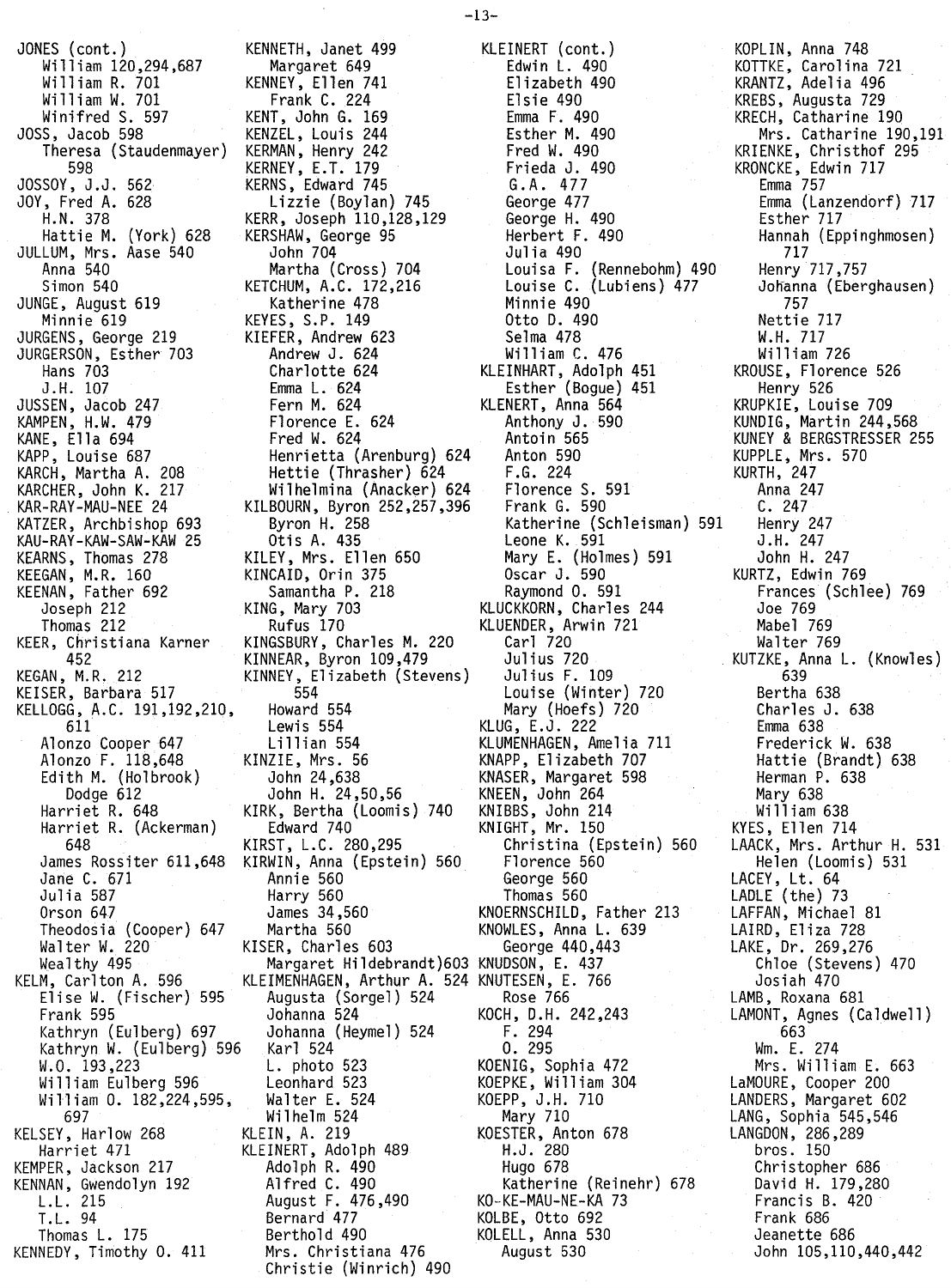LANGDON (cont.) Mrs. Martha 686 Oliver 105 Sam 431 Samuel 150,291,441 Samuel P. 288 Syl vanus 118 LANGE, H.C. 245 LANGLEY, R. 214 LANZENDORF, Adelia 737 Adelite (Schultz) 755, 756 Alfred H.W. 757 Alice (Schultz) 465 Amelia (Dolche) 757 E.E. 757 E.H. 757 Elmer H. 757 Emma 717 Emma (Kroncke) 757 Esther 465 George 465 ,henry 465,/17, Holdi 465 . Mabel 757 01ga 465 Otto 465 Sylvia 757 William 464,755,756 LANZER, Rev. 294 F.A. 215 LaRONDE (de), John 59 LARSON, Caroline (Peters) 463 Catherine I. 463 Isaac 462 Isaac L. 463 Kate 462 Lars 462 Louise 462 Magdalena 510 Martha G. 463 Sarah (Hammen) 462 Sarah H. 463 Stanley N. 463 LaSALLE, 39 LASHIER, Angeline E. 705 G.S. 111 LATIMER, Mrs. C.W. 223 Mrs. Clark 223,224 LAUN, Amelia (Fisher) 614 Emma 614 George 614 LAUGHLIN, William B. 349 LAVERY, Honora 646 LAW, G. 220 Rosie 748 LAWRENCE, John W. 395 William M. 208,209 LAWSON, James M. 222 LEA, Elizabeth 503 LEACH, Solomon 105,110 LEAHY, Marguerite 741 LEAMBRO, 405 LEATHERMAN, John 432 LEAVY, Anna (Fullam) 508 Catherine 508 James 508 LeBORGNE, 25 LECUYER, 50 (De-kau-ry) 74 J.B. 73

LECUYER/L'ECUYER (cont.) Jean B. 76 John 40 John B. 74,76 LEE, Arlina (Whitney) 553 Bertha 549 Esther (Mitchell) 529 Esther M. 553 Frank T. 182 Mack 553 Mary M. 529 Perry 107,529 S. Jane 773 LEFFINGWELL, Amanda (Weisman) 526 Arline 527 Bessie 527 Blanch 527 J.W. 107 Lemuel 526 Luella 527 Olive D. (Inglish) 527 Thomas 527 LEFFINWELL, Arthur 526 John W. 526 LEFFERTS, W. 332 LEGATE, C.F. 81 LEGGETT, Jane 764 LEHAN, Agnes 746 Anna 746 Ellen 746 John 746 Lula 746 Mary 746 Mary (Sullivan) 746 LEISCH, J.C. 223 Adelaide B. (Stoppenbach) 241 Adelaide Brown Stoppenbach 241 LEITH, Lewis 107 Louis 579 LEITSCH, Robert C. 142 W.C. 111,246,249 William C. 241 LENNON, Bridget 618,724 Catherine 619,724 Clifford 619 Edward 618,724 Eleanor 619 George 619 James 618,724 John 618,724 Julia (Ruddey) 618 Julia (Ruddy) 724 Katherine 618 Margaret 618,724 Mary 619 Mary A. 618,724 Patrick 212,160,617,618, 724 Patrick J. 618 Sarah (McGorty) 619 Terence 724 Terrence 618 LEONARD, Agnes 478 George 478 Katherine (Ketchum) 478 LeROY, house 73,88 Mme. (Lecuyer) 74 Francis 40,41,50,60 LESTER, Hannah 575

LEUTNER, farm 459 LIONE (cont.) LEWIS, Mr. 402 Anna (Surson) Olson 654 Anna L. 231 Annie E. (Irwin) 664 Charles R. 231 E.F. 81,179 Edward F. 107,110 Eleanor (Robertson) 231 Gunder 654 H.O. 180 Henry S. 231 J.N. 272 Mrs. J.N. 162,272 J.T. 105,240,243 James T. 69,106,108,118, 120,156,229+,241,443 James Taylor 230 John 194 Martin J. 562 Orlina M. (Sturges) 231 Samuel 231 Selden J. 231 Shubael 231 1. 379,165 Thomas 736 Timothy E. 664 W.L. 246 William house 528 LICHT, Bertha 501 LILLIE, E.B. 223 LINCK, Albert 571 Anna 571 Annie (Topp) 571 Carl 570 Charles 571 Edwin 571 Elsie 571 Emma 571 George 571 John 571 Matilda 571 Minnie 571 Walter 571 LINDEBRAKKE, John 464 Julia 464 LINDSAY, John 598 Mary A. (Simons) 657 Richard 657 LINDSEY, 416 Richard 175 LINEHAN, Mary 695 LINTNER, Ben 666 Francis 666 Henry 666 Louis 666 Louis J. 666 Margaret (Miller) 666 Myrtle (Harrison) 666 Pauline 666 Samuel 666 Theodore 666 LIONE, Carrie (Sponheim) 767, 768 Elmer 767 Esther 767 Ida (Updahl) 767 Irvena J. 767 John O. 767;photo 767;768 Jorand (Wambheim) 767 Lars 767; photo 767 Magdaline 767

Martha 767 Martha A. 767 Ole 767 Ole J. photo 767 Otto S. 767 LITTLE ELK 25 LITTLE THUNDER 72 LLOYD, Ann 701 Anna 706 Baldwin 706 Catherine (Williams) 706 Jabez 288 Mrs. Jabez 288 Jane 706 Jane (Roberts) 706 Jane (Williams) 754 John 706 John B. 754 John J. 151 John R. 706 Kate (Morgan) 706 Katie 706 Lewis 706 Robert 431 Walter F. 217 Will iam 432,706 LOCKHART, S.S. 107 LODGE, John 187 LOEPER, Isabelle (Smith)506 William 506 LOHR, Anton 222 LOKEN, Anna 655 Ole 655 LONG, Caroline 603 Catherine (Owen) 728 Edward 728 Eleanor 728 Eliza (Laird) 728 Eliza (Wallace) 728 Elizabeth 728 Emeline 728 George S. 728 Joseph 728 Nelson 728 Peter 727 S.H. 39 LONGHORN, Anna 688 LONGLEY, Freeman 397 LOOMIS, Anna E. (Turner)531 Bertha 740 Chester 644 D.E. 256;photo 530 Daniel E. 530 Eva (Huggett) 740 Florence A. (Gaylord)531 Florence L. 531 Frank B. 182,644 Frank Breese 644 Fred W. 644 Helen 531 Imogene (Plummer) 740 Isabella H. (Cole) 644 Isabelle Chester 644 Joseph 740 Josephine L. 740 Mary E. 644 Nellie A. 239 Omar 740 R.O. 205,215,448 Mrs. R.O. 190 Rodney O. 530,643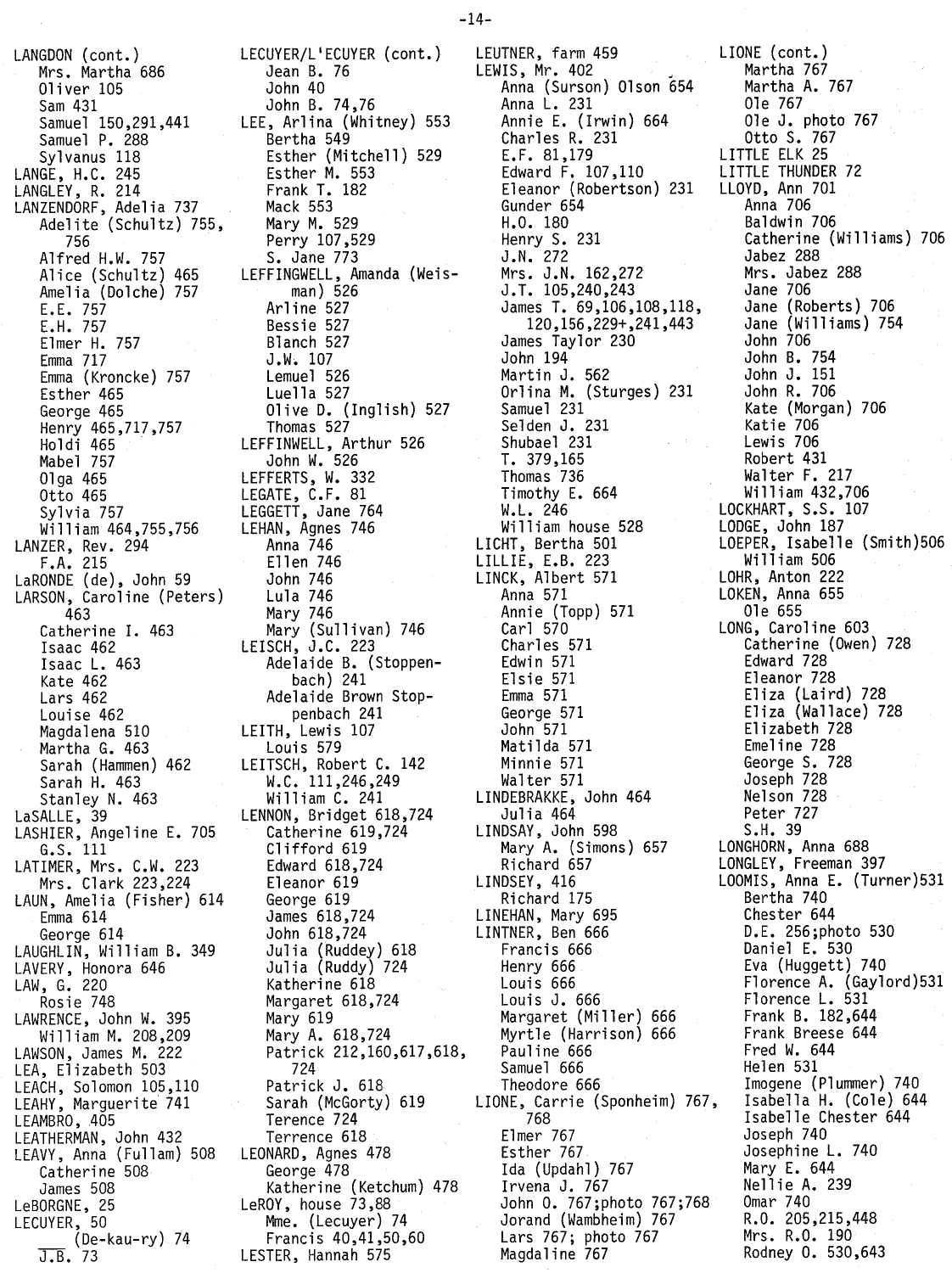LOOMIS (cont.) Sarah (Berkely) 739 Susan (Wood) 644 Tabitha (Ellis) 644 Warren 229,739 Washington 739 LOOP, D.J.M. 108 LOVE, Jane 725 LOVELESS, (Reed) 522 Charles 522 Martha 522 LOW, Capt. 53,64,65,69,77, 117,161,402,410 Mr. 428 Catherine 81 Catherine (Morgan) 576 Gideon 53,105,120,185, 404,427,429,576 Jacob 53,105,107,119, 427,428,429,576 John 130 Lewis 108 Melissa A. 576 Mrs. S.H. 223 LOWE, Jacob 557 LOWRIE, James A. 305 LOWTH, Matthew 238 LUBIENS, Fred 477 Louise C. 477 Mrs. Rosine 477 LUCK, John 109 LUDINGTON, James 242 Lewis 81,228+,234,399 LUEDTKE, Carl 223 LUETHGE, Alice M. (Wells) 594 Mrs. Fred W. 594 LUEY, Adelia (Montgomery) 548 Charlotte 548 Charlotte (Wright) 547, 548 Cheny O. 548 Cornelia 548 Davena (Inglis) 548 Elmer 548 Elwin 548 James 548 Marian 548 Oliver 547,548 Oliver R. 547,548 Sarah (Miller) 547,548 Walter R. 548 LULING, Carl 562 LURVEY, D.T. 216,220,278 Mrs. D.T. 677,78 LYNCH, Marguerite (Madden) 761 Mary (Moran) 678 Mary A. (Hall) 765 Thomas 761 LYNN, Kate 748 McBURNIE, Bessie (Saunders) McFAlL, Elsie E. (Irons) J.C. 107,223 523 Cora 523 Edwin 523 Ida J. (Bell) 525 Jennette (Bell) 523 Melvin 523 Reuben 525 Reubin 522

Robert 522 Robert H. 523

McBURNIE (cont.) McFARLAND (cont.) Sarah (Montgomery) 523 Anna (Planty) 757 William 522<br>McCABE, Capt. 65 William 522<br>CABE, Capt. 65 Belle (Sanderson) 757<br>Robert A. 64 Earl 654 Robert A. 64 Earl 654 McCAFFERTY, H.W. 229,366 Elizabeth (Rapp) 756 McCALL, Mrs. 431 Elizabeth (Storey) 654 Ervin 288,430 Ella 723 Irwin 105 **Eunice (Bazzard** (1757 **J.D. 110** J.D. 110 George 723,757 John 288 George W. 654 John D. 106 Isabelle 756<br>McCARTHY, Ella 608 James 723,757 McCARTHY, Ella 608 James 723,757 McCARTY, Catherine 745 John 653,723,757 McCLEERY, Thomas 323 John I. 654 McCLELLAN, Mrs. (March) 54 Lydia E. (Rapp) 723 McCLOUD, James  $119,268,271,$  381 McCONACHIE, John 426 Sarah 723,756 Samuel 426 Susa 756<br>ONNELL, Andrew 758 Susan 723: McCONNELL, Andrew 758<br>Isabella 758 McCONOCHIE, R. 215 William 72.<br>R.N. 111,131,132,202,216 Willis 654 R.N. 111,131,132,202,216<br>Samuel 120,288 Samuel 120,288 McFARLANE, Miss 156<br>McCORMICK, Allen 724 Hugh 100,106,118, Elizabeth (O'Keefe) 724 Marjorie 567 McGORTY, Sarah 619<br>McCRATE, Lt. 74 McGREGOR, J.P. 180 McCULLOCH, Carleton G. 201<br>David 416 Mary (Kutzke) 638<br>Robert 638 Robert 638 McGURK, Edward 568 McCULLOCK, C.J. 215 MACHNO, William 754 McCULLOUGH, David 485 McINTOSH, Col. 53<br>Jane (Allison) Dunlop Charles H. 752 Jane (Allison) Dunlop<br>485 McDERMOTT, Alexander 728<br>Bridget 724 Charles C. 729  $\,$  Marietta 625  $\,$   $\,$ Francis E. 729 Mary E. 752 Francis E. 729<br>
Hannah 631 Sarah (Bunker) 752<br>
Helen (Condon) 729 Thomas B. 752 Helen (Condon) 729<br>Marquerite 729 Peter W. 728 William H. 752 Rebecca (Weir) 728 MACK, James 352 Ruby M. 729 McKAY, A.D. 216 McDONALD, 416 A.S. 215 Addie (O'Brion) 717 Bridgit (Moran) 748 Alexander 107,405,410 Esther 492 Emily A. 467 Robert 748<br>
Hiram 81 W.J. 214 Hiram 81 W.J. 214 Mrs. J.E. 190 William 748 J.I. 770 McKENNA, Catherine 284 Kittie 482 McKENNEY, Thomas L. 44 William 717 McKENNY, J.C. 773 McDOUGALL, Surgeon 64 McKENZIE/MacKENZIE,<br>C. 394 Christian J. 491 C. 394 Christian J. 491<br>McDOWELL, 406 Christiana (Burges McDOWELL, 406 Christiana (Burgess) 615 McNEEL, Walton 263 McEWEN, tavern 393 Christina 616<br>D.S. 218 Mrs. Christina 458-59 James 616 Francis R. 459 Janet 616 Harry I. 459 Janet I. 492 Mary N. 459 John 344,490,615,616<br>Wellington Porter 459 John B. 491 Wellington Porter 459 John B. 491<br>FARLAND, Addison J. 654 Keneth 616 McFARLAND, Addison J. 654<br>Alva J. 654 Anna (Parkhouse) 757

--------,<br>George B. 54,168 Margaret (Shearer) 723<br>LOUD, James 119,268,271, Mary 756 Minnie (Hasty) 757<br>Sarah 723,756 Ihomas 723,757<br>William 723,757 Hugh 100,106,118,119,120,<br>149,185,196,220,377 McGREGOR, J.P. 180<br>John 254 John P. 201<br>McGUIRK, E. 245 Eliza 752<br>George H. 752 James S. 65<br>Marietta 625 William A. 377,752<br>William H. 752 Mrs. Christina 490 James C. 491<br>Janet 616 Kenneth A. 492 Andrew 723,756,757 Mabel (Reinhardt) 616

McKENZIE/MacKENZIE (cont.) Mary (Wilson) 491,615 Peter 490,491,615,616 Peter W. 491 W.K. 579 William 616 William K. 107,491,615 MACKIE, Esther 662 McKINNEY, Humphrey 408 MACKINTOSH, Rev. 161,213 McLEAN, 416 H.B. 757 Sarah (McFarland) 756-57 McLEISH, 416 Charles 599,600,601 Elizabeth (Waddel) 604 Jane (Thomson) 604 Margaret 599,600,604 Mary 601 Sophia (Staudenmayer)598 Wi11iam 598,604 McMAHAN, Tim 489 McMAHON, Ann J. (Downey) 759 Bryan 759 Etta (Parry) 514 Frank 759 Grace 759 James 224 Joseph 759 Michael 759 Patrick 759 Timothy 758 William B. 514 Winifred 759 . McMANMAN, Thomas M. 688 McMANUS, Warren 675 McMILLAN/MacMILLAN, 416 Agnes 578,726 Alexander 483 Alice 726 Annie (Dunlop) 726 Elizabeth 726 Gabriel 379,726 George 379,578,725 George W. 726 H.R. 218 James 726 Jane 726 Jane (Love) 725 Jessie 492,726 John 379,726 Margaret 726 Robert 726 McNAIR, W.W. 155,215 William Wynkoop 163.214 William W. 164,362 McNEAL, Nelson 220 McNEIL, H. 114 McNETT, E.W. 179 McNISH, Margaret 670 McNITT, Angeline 533 McPHERSON, Robert 81,92,199 McqUEEN, A.D. 465 Blanche 466 Byron E. 470 Catherine (Birch) 465 Charles 470 Clarence 466 Donald 466 George 466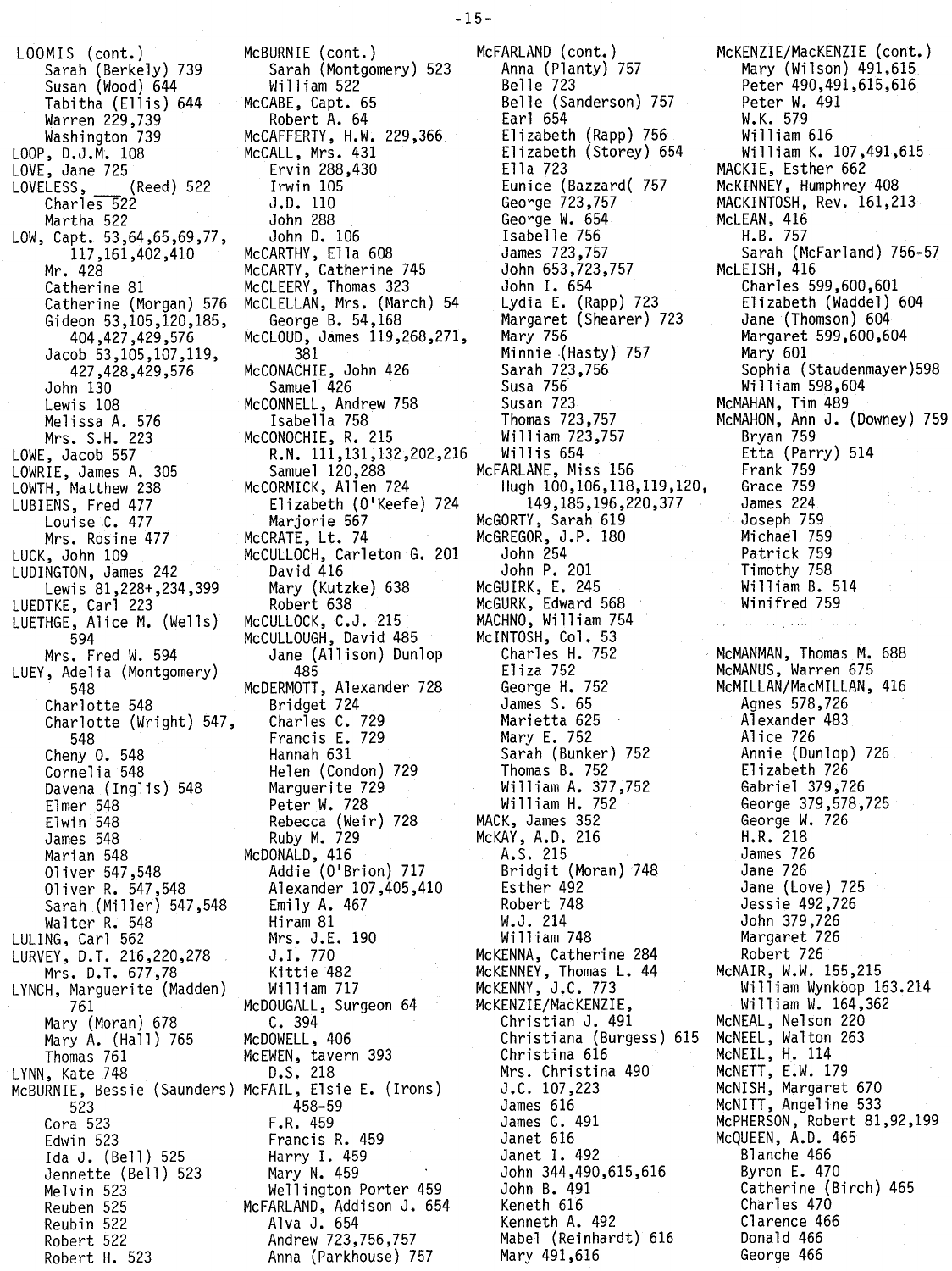McQUEEN (cont.) MALTBEY (cont.)<br>H.B. 466 George 746 Hugh 466<br>Iya (Tompkins) 470 Isabelle 746 Iva (Tompkins) 470 J.R. 470 Laura M. 747 Jesse 470<br>John 465 John R. 466 Leslie 466 Millis E. 747<br>Lucy (Chase) 466 MALTBY, Isabella Mable 470 MANAMAN, Annie 771 Myra 466 **MANDEVILLE, Anna L. 652**<br>Myrtie 466 **C.H. 271** Myrtie 466<br>Ray 470 Roy 470 Horace 652<br>Sarah J. (Stevens) 470 John E. 651 Sarah J. (Stevens) 470 John E. 651 McqUEENEY, M. 222 Lucinda (Evans) 652 McQUIRK, E. 245 Margaret M. 652 McSORLEY, Charles E. 109 McWIMA 30 Marion M. (Strangeway) MAASS, August 722 652 Elizabeth (Pfuehler)722 Mary E. (Flint)<br>HNO. Alice (Williams) 8611ie N. 652 MACHNO, Alice (Williams) 754 William D. 652 MADDEN, Caroline 761 William H. 652 Catherine 761 MANN, Mary Moss 667 Emma (Rohan) 761 Robert 272 Estelle 761 Samuel 667 Frank 761 MANNING, J.S. 235,236 Jessie (Boylan) 745,762 Joseph S. 156 Jessie (Gorsuch) 761 Stephen 770 John 745,761 MANSFIELD, John 169 John H. 761 MANTOR, W.C. 222 Joseph 761 MANZ, Fred 531 Kathleen 762 Louise 531 Lurette (Duffy) 761 Mrs. Mary 531 Marquerite 761 MAN-ZE-MON-E-KA 60+ Maria (Egan) 761 MARCH, Randolph B. 54 Martin 761 MARCY, Gen. 66 Mary 761 Randolph B. 168 Thomas 761 MARKHAM, Archbishop 691 Veronica 762 Almira T. 691 William 761 Betsey (Brooks) 691 "MADAM WASHINGTON" 28 Carrie 692 MADISON, E.O. 352' Cora 692,772 MAGOFFIN, Prof. 207 Frank 692 MAINE, E.C. 180,647 H.C. 690 MAIR, Margaret (McMillan) Margaret (McMillan) Harry G. 692<br>726 Homer C. 691 William 726 Jeremiah 691 MALLO, Daniel 141 John 691 Marcus A. 141 Marcus A. 141 John B. 691<br>MALONEY, Anna 508 Julia (Betts) 692 Anna (Ford) 508 Mary 690,692 Catherine 508 Miranda (Dunlap) 692 Catherine (Burke) 508 Myrtice 692 Catherine (Leavy) 508 Sidney D. 690,691 Daniel 508 MARKLE, Clara E. (Cook) 585 Dennis 508 George 585 John 508 Kittie 585 Margaret 508 Lura 585 Margaret (Murphy) 508 MARLATT, Esther M. Mary 508 (Sanderson) 662 Sarah E. 508 Herbert Rogers 662 Thomas 508 MARLOTT, Mrs. H.R. nee MALTBEY, A. Merton 747 Sanderson 493 Ada 746 MARQUETTE 34+,36,87,210-11 Alanson Z. 746 MARSDEN, Arthur 674, Birnis 747 photo 674 Carrie A. (Spicer) 747 Birdie (Pease) 675 Deborah H. (Bangs) 746 Henry 675 E.B. 746 Margaret (Whitett) 675

George 746 Mary L. (Hanna) 747<br>W. Ray 747 MALTBY, Isabella A. 637 Charles H. 651,652

MARSH, E.E. 284<br>G.W. 169  $\frac{1}{2}$ . W. 109  $\frac{1}{2}$  $\frac{1}{2}$  $\frac{1}{2}$  $\frac{1}{2}$  $\frac{1}{2}$ Susan 723 MARSHALL, 416 D.R. 108<br>Samuel 246 Samuel 246<br>Seeds - 1 18831 EN, F.H. 55  $\frac{1}{100}$ Marston, Daniel 395 MARTIN, Calvin 119 J.B. 55 MAS-I-MA-NI-KA-KA 74 MASON, Marvin 440 MATHIESSON, Anna (Hahn) 476 Charles 476 Minnie (Hahn) 476 MATTHEWSON, F.A. 280<br>MATTICE, O.F. 178  $M$ ATTICE,  $U \cdot \Gamma \cdot 170$ MAXWELL, Caddie A. 451 E.R. 451 J.S. 108 John S. 646 MAY, Catherine (Sprague) 764 Margaret 697 Mary E. 764 Mayme E. 533 Nicholas 697 Wi11iam 533 William H. 764 MAYNARD, Catherine 162,272 Christiana (Bartholomew) 633 Mrs. H.C. 633 Harriet E. 162,272 Henry 162,165,267,272, 304,378,381 J. 105 MAYOT, Lizzie (Hecker) 729 Will iam 729 MAYS, Warren 305 MAZZUCHELLI, Samuel C. 211 Samuel Carlo 159 M'DeVILLE, 652 MEACHER, Byron Colman 738, Elizabeth 646 Jane E. (Clayton) 738 Sarah A. (Brown) 736 Wi11iam 646,736 William, Jr. 222 MEADOWCROFT, Amanda 483 Mark 377,483 MEETEER, F.B. 657 Louise (Simons) 657 MELVIN, T.C. 242 MENCKE, Martin 305 MENEG, Pierre 74 MENHARD, Edward L. 611 Louise (Voertman) 611 MEREDITH, John 110,432 MERITON, H. 110 Henry 110 MERRELL, Mr. 67,68 B.H. 54 H. 402 Henry 54,55,60,61-63, 105,107,129,184,185, 216,394 MERRILL. P.H. 280 Silas 264 Z. 151 MERRITT, Leon 614 Ruth 614

MERWIN, Sylenda 575<br>Weech Jane 559 MESSER, SANC 553  $N = \begin{bmatrix} 1 & 0 & 0 & 0 \\ 0 & 0 & 0 & 0 \\ 0 & 0 & 0 & 0 \\ 0 & 0 & 0 & 0 \end{bmatrix}$ David 376 MEYER, Emma (Kutzke) 638 Minnie 722<br>Mrs. Reinhold 638  $MI-JA-JIN-A-KA 26,31$ MI-VA VIN A-NA 20902<br>Milec - Flimshoth *V* MILLUS ETTZUDCON K. 662<br>2011: Milliam K. 631 William K. 631<br>K. Fashanish MILKE, Frederick 609 nary 009<br>IED 8.... MILLER, AURORA 541<br>Miller, Miller, D. 117 mr./mr. s. D. 117<br>Gatharina (Dutt Catherine (Butts) 544 Charles 541 Chester JTI<br>Film (Vinc  $E$ melie (Young) 714  $E$ ricst 541 Ernest H. 714 Fred 541 Jacob 214 JOHN 244,541<br>Sido - 714 John E. 714 Mate 541,707 Ludvic M. 714 Margaret 666 Mary S. (Moe) 714 Paulina 541 Mrs. Polly 547,548 Rhetta 541 Robert R. 547,548 Sarah 547,548 Stanton 541 Ulysses 541 W.G. 431 Wi11iam 707 Willis 541 MILLS, Dr. 390 Mr. 156,337+ Albert O. 732 Dan place 669 Elmer E. 732 Esther E. 732 James 696 Job 731 Josephine L. 732 Lill ian R. 732 Lola (Flanders) 732 Mary A. (Dye) 73 Mary M. 732 Nora (Thomas) 732 Rachel (Stephenson) 731 Robert 240 Robert S. 732 S. 350 Susan 541 Will iam 731 MINER, S.E. 360,362 MINGEL, Mrs. Catherine 511 Emma 511 Lawrence 511 MITCHELL, Alexander 417 Esther 529 Jennie 622 L.H. 215 Stewart 164,263 MIX, Eli H. 176 MOE, Ellen 768 Mary S. 714 MOEN, Julia 498 MOGG, Charles W. 613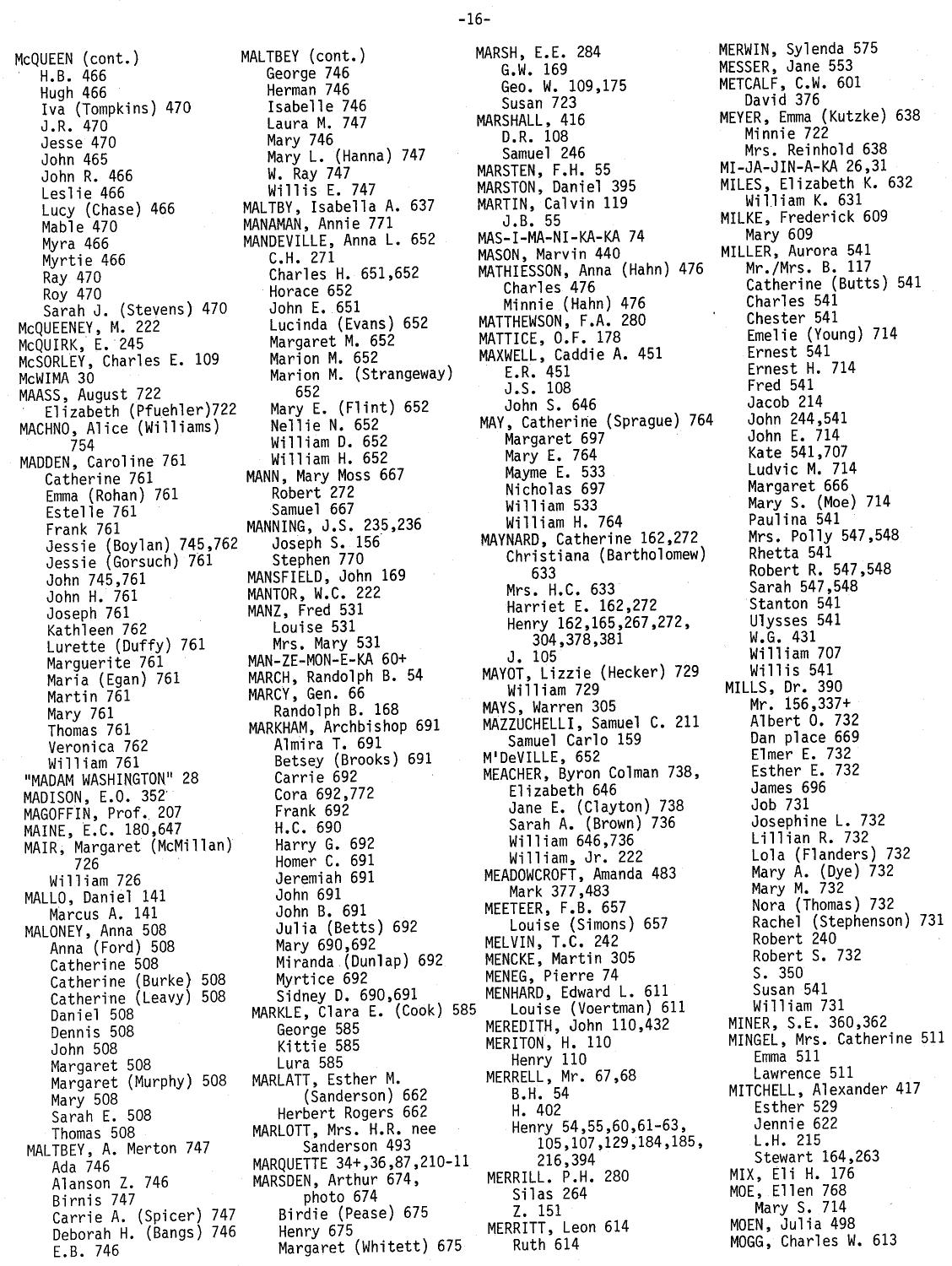MOGG (cont.) OliveM. (Goss) 613 MOHR, Anna E. (Schellenberg) 563 August 563 C.F. 215,216,595,710 Charles 563 Christian F. 563 J .C. 179 Mary C. (Eiky) 563 Maude M. 564 Musa A. 564 William B. 563 MOLL, Mrs. Adolph 709 Anna 586 Charles 225 Laura (Tempelman) 709 MONTAGUE, Father 692 MONTGOMERY, A. 163,241 Adelia 548 James 437 Mary 520 Sarah 523 MONTROSS, Samuel 435 MOORE, Albert 541 Alice 541 Aurora (Miller) 541 Carrie 541 Charl es 160,212 Mrs. Deborah 504<br>Dollie A. 504 Do 11 ieA. 504 Elsie E. 670 Ernest 541 Eva 541 George 541 Gladys 541 Ina 541 Jane 541 John 504 Laura 541 Leila 541 Lucinda 504,505 Mary 744 Russell 541 Susan 541 Susan (Mills) 541 W.E. 284 Wi 11 iam E. 541 MORAN, Agnes A. 748 Anna 678 Anna (Egan) 677 Anna (Koplin) 748 Bridgit 748 Dominick 747 E.W. 190 ,748 Edward 678 Helen 678 Helen M. 678 John 677,678,748 John M. 748 Julia 748 Kate 748 Kenneth J. 678 Maria 748 Martin 748 Mary 677 Mary (Calvey) 747 Mrs. Mary 677 Mary E. (Ryan) 748 Michael 677 Nora (Reardon) 678 Stephen 748

MORAN (cont.) Thomas F. 748 Wi 11iam 678 MORE, Agnes J. 593 Agnes T. 592 James 592 Mary H. (Fulton) 593 R.A. 593 Robert Fulton 593 MOREHOUSE, A. 107 Mary 156 MORELAND, Margaret 659 MORGAN, Anna 701 Catherine 576 John 432 Kate 706 MORGANS, J.T. 504 MORREL, Nellie 744 MORRILL, 268 MORRIS, Evan 150 Jane 706 MORRISSEY, John 213,305, 601;photo 601 Margaret (Lahders) 602 Patrick 602 MORRISON, G.W. 109 Mrs. G.W. 197 George 533 James 533 Mabel (Pease) 533 MORROW, Elisha 106 MORSE, Louis B. 107 MOSHER, M.E. 285 Sarah 504 MOUL, Nellie 651 MOULSTER, Lyman 496 Martha 496 MOULTON, Jonathan 390 MUELLER, Christian 243 MUGGLETON, Mr./Mrs. S.M.117 MUIR, 416 D.G. 180,215 Hugh 414 MULCAHY, D.T.G. 225 P.J. 225 HULLEN, William 264 MULLET, John 186,198,398 MUMFORD, Lt. 53,402 F.S. 65 MUNGER, E.D. 258 Eliza B. 628 Hannah 525,544 MUNN, Henry B. 206,207,210 MUNROE, James 221 MUNSON, Belle 556 Emily 542 Hans 542,556 MURISON, Alexander 566 Fanny E. (Wallace) 566 George 565 George A. 566 Henry C. 566 Jane (Dalton) 566 Martha (Blair) 566 Mary 566 Richard W. 566 Wallace 566 MURPHY, Ella 745 Frances 773 H.R. photo 568 Henry R. 245,568 Margaret 508

 $\sim 10^{-1}$ MURRAY, 416 Louisa 695 MYLREA, Susie 256 NARRACONG, 267 farm 267 David 280 NASHOLD, J.R. 107 L.E. 109 NAW-KAW 24 NEACY, T.J. 678 NEEF, Henry 108 NEEVES, George A. 102 NEFF, G.C. 259 NEILL, Annie (Hyslop) 660 D.M. 194 Ella (Aries) 660 Henry 151 Henry H. 660 J.C. 500 John 500,659 John C. 660 Margaret (Moreland) 659 Martha (Caldow) 500,660 Nellie (Folsom) 660 Nellie M. (Folsom) 661 W.K. 661 Will iam K. 660 NELSON, Andrew 539 Anna 154 Mrs. Anna 460 Caren 467 Elvira 544 Ethel E. (Pick) 545 Flora 523,525,544 Frank 525 Frank Lee 544 Hannah (Munger) 525,544 Hans 460 Levi 525,544 Martha 539 Myrtle 544 Nels 460 Thomas C. 386 NENABUCK, Emma 545 Ludwig 545 NEVEU (de), A.V. 117 NEWBERRY, John 268 Oliver 54,64 NEWCOMB, D.F. 109 NEWMAN, John 268 NEWTON, Mary 677 Thomas 677 NICCOL. 416 NICCOLS, 416 NICOLET, Jean 33 NICHOLSON, I.L. 217 NIEL, 416 NIEMEYER, A.J. 222 Wm. 222 NILES, W.A. 156 NOBLE, G.F. 251 NOLLER, Anna 534 Augusta (Diepke) 534 Fred 533,534 George 534 Julia (Fray) 534 NORTH, Ann 616 NORTHRUP, Theodore 428 NORTON, Jerusha 731 NOYES, O.K. 752 H.J. 352 NUTZELL, Bertha 530

O'BRIEN, Alfred 534 Bessie 535 Doris 535 Elizabeth (Hannah) 534 Helen 535 Horace 534 Lester 535 Mary J. 567 Richard 535 Robert 535 Ruth 647 Ruth (Huggett) 535 O'BRION, Addie 717 Carrie 717 Irene 717 John 716 Mary (Brosserd) 716 Mary (Goodwin) 716 Myron 716 O'CONNELL, Margaret (O'Keefe) 724 Patrick 724 ODELL, Edna M. 657 O'KEEFE, Angela 650 Bridget 724 Bridget (McDermott) 724 Catherine 650 D.J. 724 Mrs. D.J. 618 Daniel 723 Edward 724 Elizabeth 724 Ellen 650<br>Ellen ( ) Kiley 650 Francis<sub>724</sub> Hannah 724 Helen 724 Mrs. J.E. 190,191,192 J.J. 193 James 245,568,724 Johanna (Cotter) 650 John 724 John C. 650 John E. 649 John J. 224,650 Kate 724 Margaret 650,724 Margaret (Lennon) 618, 724 Mary 650,724 Mary (Downey) 650 Paul 724 Richard 724 Wi 11 iam 650 OLDER, Edna 621 Elizabeth A. (Clark)621 James A. 221 M. DeWitt 621 OLESON, James 332 O.J. 437 OLRICK, Emma 668 Mrs. Freda 668 Lawrence 668 OLSEN, Annie 468 OLSON, Amelia J. 720 Anna (Surson) 654 Bertha 536 Bertha (Foss) 536 Carrie (Brown) 720 Daniel 464 Dena 464 Edman 536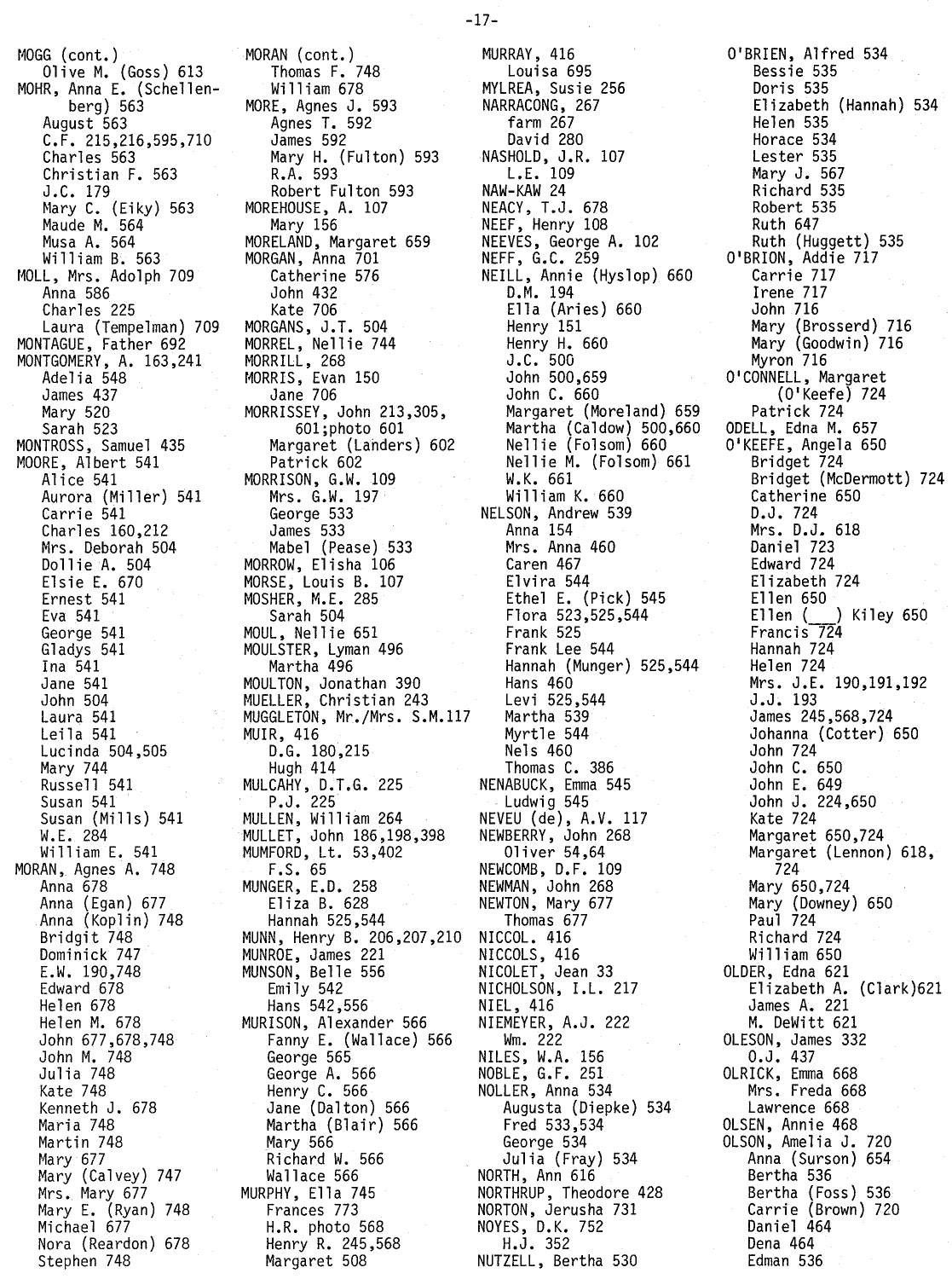OLSON (cont.) Emma 539 Erick 536 Mrs. Gunilda 464 Henry D. 464 James 536 John 464 Julia (Lindebrakke) 464 Nels 119 01e 720 Peter 536 Rhoda (Peterson) 536 Samuel 280 Susie 464 Ti llda 464 O'MALLEY, Julia (Moran) 748 William 748 O'NEAL, James 176 O'NEIL, P.J. 212 Vera (Groves) 501 Wi 11iam 501 ONE-WHO-WALKS-ON-THE-IRON 60 ONGS-KA-KA 73 ORTHMAN, Charlotte (Stein) 620 John 620 Josephine 620 ORTON, Harlow S. 118 OSBORN, G.H. 113 George H. 215 Lizzie C. 208 OSWALD, Pastor 242 Lora 472 OTT, Barbara (Keiser) 517 Caroline (Paff) 518 Clara 518 Frank 517 Henry 518,570 John 517 Joseph 517 Leo 518 Louise (Steinbach) Otto 518 Regina 518 Tekla 518 OTTERNESS, Mrs. L. 540 Rosa (Boutwell) 540 OVIATT, Dorothy J. 587 Ernest C. 587 Henry M. 587 Julia (Kellogg) 587 Marjory A. 587 Myra B. (Jackson) 587 OWEN, Catherine 728 David 700,701 David D. 107 Mrs. E.T. (Jones) 701 Eleanor 701 G.J. 215 J .A. 700 John 700 Mary A. (Jones) 700 Robert 701 W. 215 William 109 OWENS, Catherine 297 David 297 David D. 297 Dorothy J. (Rowlands) Gwen 297,597

Mrs. Jane 297

OWENS (cont.) Jane (Williams) 607 Margaret 606 Owen 607 Richard 432 Robert 606 Samuel 432 Thomas (ap) 284 PABST, Maggie 771 PACKHAM, Winifred 659 PADLEY, A. 332 Viola J. 537 PAFF, Caroline 518 Valentine 518 PAFT, Mary 481 PAGE, bros. 756 PALMER, Judge 267 Mr. 272 Alice 275 Ann 274 Mrs. Ann 274 David 284 H.L. 221 Herbert 274,275 I.H. 269,267 Isaac H. 274,381,382,398 L.H. 285 Lucy (Bonham) 508 Mary E. 483 Mehitable 284 N.A. 285 Nellie (Pierce) 275 W.H. 508 PANKOW, A. Ph. 295 PAPKE, Wm. 223 PARDEE, Charles J. 280 John 277 John S. 276 Virginia M. 277 PARISH, Ralph 280 PARK, G.L. 102 570 PARKE, James 634 Mary D. (Bartholomew)634 PARKER, DeLoss 496 Helen E. 590 PARKHOUSE, Anna 757 PARKMAN, P.J. 202 PARMLEE, A.L. 280 PARQUETTE, Peter 641 PARR, Tossen 119 PARRY, Etta 514 Frank 513 Homer 513 Ira 514 Isaac 513 J.O. 294 Jane 707-08 John 513 John D. 513 Mary H. (Jones) 514 Mary J. 513 Mary J. (Edwards) 513 Minnie 513 Tillie 513 W.L. 215 Wallace 514 William H. 107,513 PARTRIDGE, Harvey 657 297 Jennie (Simons) 657 PASHLEY, Elizabeth 664

PASKE, August 609 Charles 609 Emma 609 Frederick 609 Herman 608 Martha 609 Mary (Milke) 609 Matilda 609 Otto 609 Robert 609 PATCHIN, A.E. 670 Amelia 670 Elbert 670 Harold 671 Harry 673,674 Hattie (Cuff) 674 Hattie (Webb) 670 Herbert 670 Herbert E. 670 Horatio 670 James 670 John 670,673 Luella 671 Margaret (McNish) 670 Marvin 671 Mary (Caverly) 673 Mildred 674 Nancy 670 Nellie 671 O.C. 673,699 Orlo 670,674 PATE, 416 John 405,414 PATERSON, James 215 PATON, James 310 PATRICK, Caroline (Madden) 761 Scott 761 PATRIDGE, Mrs. 272 PATTEN, M.W. 288 PATTERSON, Edith E. (Sanborn) 590 Eugene C. 217 Mrs. James R. 590 PATTON, M.W. 110,120,390, 426,431,442 PAUBST, 721 PAUL, John 756 Susa (McFarland) 756 PAULSON, Peter A. 95 PAULUS, Otto 223 PAUQUETTE, 50,72,76,300, place 88 Madam (Crelie) 66,405 Mr. 64 Peter 58+,63,69,71,74, 160,194,404,406, widow 194 Peter/Pierre 65 Pierre 49,159,185,198, 211 Theresa 59,63 Theresa (Crelie) 59 PAWNEE BLANC (old dandy) 23, 26 PAYN, Walter S. 171 PEABODY, Miss 294 Mrs。294 Harriet 264 John 294 John E. 215 Mary R. 561

PEARSON, Catherine (Hopkins) 674 Edna I. (Wedge) 674 Ellen E. (Thomas) 674 Emma 674 George P. 674 Helen I. 674 James 674 Kate 674 Parker H. 674 Tess 119 Van R. 674 PEASE, Albert 118 Alice (Haight) 533 Alice (Stone) 675 Angeline (McNitt) 533 Birdie 675 John B. 675 Mabel 533 Mary E. (May) 764 Mayme E. (May) 533 Myrtle 533 Myrtle A. 611 S.A. 102 W.A. 532 W.C. 533 Willard 533 Wi 11ard A. 763 William C. 675 PECK, Mr. 337 Eliza (Allen) 770 Harry G. 769 Haven 770 Ida (Cummings) Wagner 672 Norman 672 S.H. 222 PECKHAM, P. 420 PEEPER, Alice 771 Annie (Manaman) 771 Will iam 771 PEGG, Jonathan 395 PELLET, Henry 105 PENN, W.H. 214 PERRY, Job W. 118,120 Mary 81 Willard 443 PERVONSAL, Antoine 194 PETER, Charles B. 483 Mary E. (Palmer) 483 PETER/TEETER? 483 PETERO, Charles 245 PETERS, (Githness) 463 Alice (Peeper) 771 Caroline 463 Charles W. 770 Erick 463 John 770 Louisa (Harngs) 770 PETERSON, Agnes 540 Andrew 731 Anna 547 Bertha 540 Emma (Olson) 539 Ervin 540 Henry 539 Herman 540 Jerusha (Norton) 731 Johanna (Peterson) 539 Mary A. 731 Nels 536 Peter 539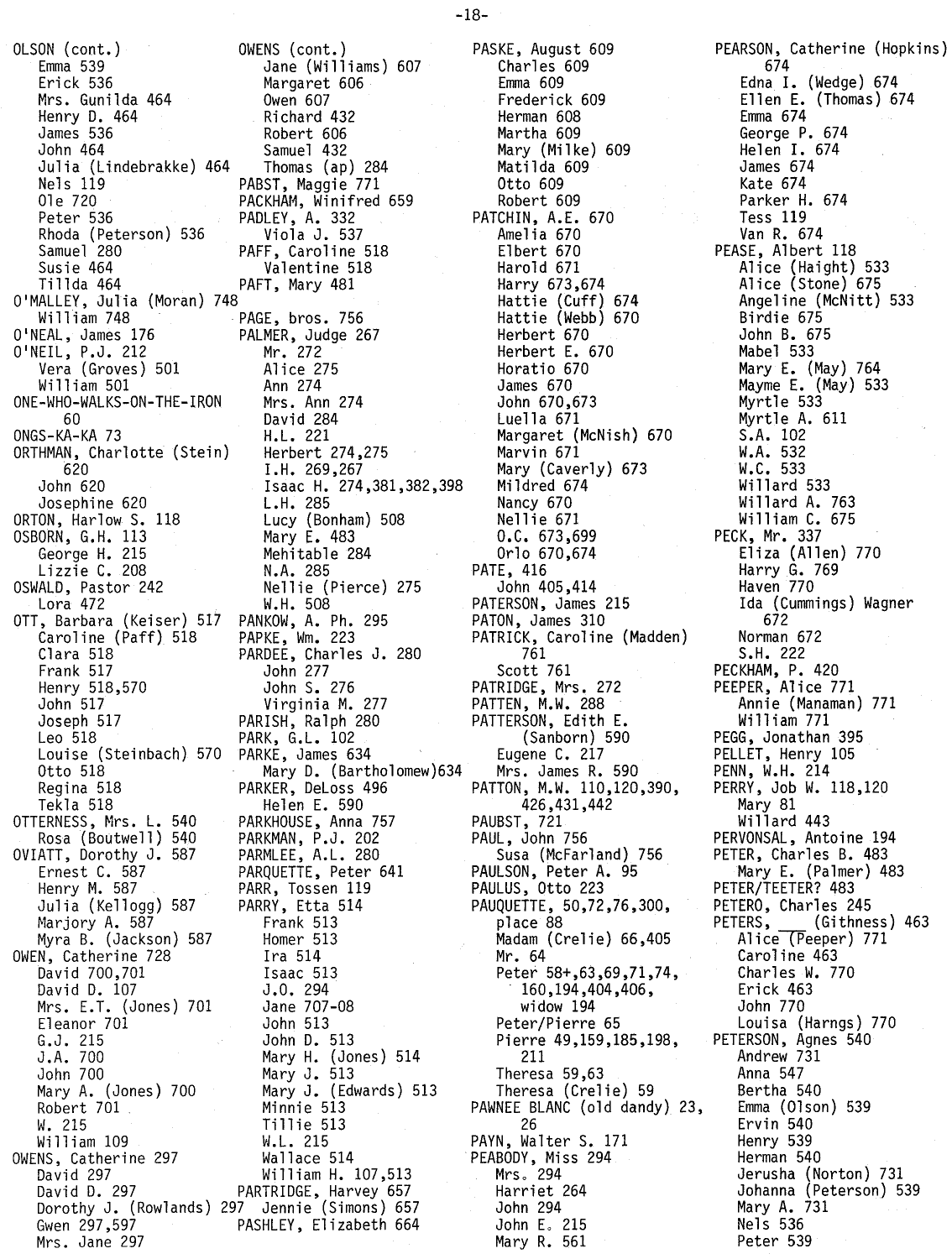PETERSON (cont.) Peter L. 540 Rhoda 536 PETTIBONE, C.J. 155,560 Chauncy J. 215 H.R. 215 M.H. 216 PETTIT, F. 212 PFEIFER, Emelia 629 PFUEHLER, August 722 Elizabeth 722 Emma (Sieler) 722 Lydia 722 Minnie (Meyer) 722 Rudolph 722 PHELPS, Belle 495 Clara 495 Eliza (Culver) 495 Emma 495 Geo. M. 495 Gertrude 496 Lela 496 Martha (Moulster) 496 Milo 495;photo 495 Orson 495 Stella 495 Wealthy (Kellogg) 495 Wi 11iam 495 PHILLIPS, Rev. 157 Achsah (Huyck) 156-57 Agnes (Dowdell) 673 Bradlay 155 Cornelius 673 Edward 673 Eleanor 673 F.N. 672 James 673 Marcella 673 Mary 673 Mary (Halpin) 673 Mary A. 673 Nicholas 673 Theresa 673 William E. 217 PICK, Ethel E. 545 Fred W. 545 Harriet 545 John 245 John T. 245,545 Kate 545 Sarah J. (Gregory) 545 Victoria 545 Walter 545 PICKERING, Enoch 85 PIERCE, Guy C. 172 Hugh 325 Nell ie 275 Mrs. Sarah 379 PIERSON, 416 Helen M. 553 John 410 PIETZNER, Anna (Linck) 571 POTTS, Thos. W. 188 Edward 245 Wi 11iam 571 PIKE, Louisa 486 PILCHER, A.M. 214 PINNEY, Samuel B. 300,322 PIRNIE, Christina 679 PIXLEY, B.J. 221 Cooper 77,224 PLANNETTE, R.W. 244 PLANTY, Anna 757

PLENTY, David 643 George W. 642;family photo 642 Grace (Richards) 643 Ida 643 Isabe 11e 643 Jane 643 John 643 Lucy (Henning) 643 Mary (Rood) 642 Sarah A. 643 Sarah J. (Smith) 643 Vivian 643 William 643 PLUMMER, Charles 740 Emma 740 George 740 Imogene 740 Josephine 740 Mrs. Rachael 740 PLUMSTEAD, J.B. 215 PLYMPTON, Capt. 64 POHLMAN, Augusta 709 Frederick 709 Louise (Krupkie) 709 POLLARD, Mrs. A.W. 537 E.A. 222 Edith E. (Ro-ers) 537 POLLEY, Ira 268 POLLINGER, Sgt. 61 POLLY, Catherine 272 Ira 272 Mary L. (Pomeroy) 156 POMEROY, Lucy S. 583 Mary L. 156 POND, William H. 217 POOL, ex-Sheriff 30 P. 107 R. 215 POOLE, John 666 POOR, W.D. 726 POPPlE, Bertha 641 PORTER, A.A. 137 Amasa 395 Arthur A. 109 Hattie (Stevens) 470 J.L. 395 J.W. 395 Martin 118 Mary 192 Wi11 470 William 470 POSER, Adalla (Falk) 727 Anna (Dishmacker) 727 Edward Fa1k 727 Edward M. 726 Frederick 727 Frederick Falk 727 John R. Falk 727 Rolfe Falk 727 POTTER, R.L.D. 94 POWDERLY, Owen 118 POWELL, Mr. 420,421 Aaron 120 Franklin 672 J.B. 222 Joy 672 Marion (Cummings) 672 Pearl 672 William 60+,672 POWERS, Ambrose 347,378

PRATT, Alma (Topp) 735 RAUP (cont.) Earl 735 Lola L. (Roser) 648 L.S. 313 RAUSCH, Herman 294,295 PRENTICE, 416 RAY, Mr. 279 Andrew 563 O.D. 178 PRENTISS, Guy C. 118 RAYMOND, J.O. 102<br>PRESCOTT, (Pauquette) READ, Lt. 64 PRESCOTT**, Pauquette**) READ, Lt. 64 Brisbois 406 REARDON, Nora 678 J.O. 107 REAVIS, Mary 611 M.C. 215 REBHOLZ, E.A. 222 Thomas 406 Jacob 603 PRETTY MAN 30<br>PREUS, H.A. 166 PRICE, E.E. 108<br>J.M. 668 PRIEM, Charles 725<br>Ed. 545 Ed. 545 Sophia (Buntrock) 476 Wilhelmina 725 REEDAL, Edna G. 459 PRIEN, Joseph 243 REESE, Helvetia L. 206<br>PRIME, Charles 245 REEVES, Seth 102<br>PRITCHARD, Richard 108 REICHER, Walburg 598 PRIME, Charles 245 PRITCHARD, Richard 108 PROCTOR, Sen. 704<br>A.H. 107 A.H. 107 REINDL, Father 692 Alfred H. 705 REINEHR, Katherine 678 Alfred S. 705 REINHARD, Katie 579 Angeline E. (Lashier) 705 REINHARDT, Mabel 616 Asa 105,120,704 RENDAHL, Hans 475 Margaret 662<br>W.H. photo 704 William H. 367,704 Louisa F. 490<br>Winifred (Webster) 705 REQUA, Isaac 118<br>PHET (the), 69,72 REQUE, Sjur 164,408<br>SCH, Mrs. Harry 597 RESMANN, Edward 219 Winifred (Webster) 705 PROPHET  $(the)$ , 69,72 PROSCH, Mrs. Harry 597 RESMANN, Edward 219<br>Ruth (Williams) 597 REUHL, William 280 Ruth (Williams) 597 REUHL, William 280<br>SCOTT, J.O. 107 REUSCHEL, Rev. 295 PROSCOTT, J.O. 107 PRUYN, J.M. 271 Judd 651 REYNOLDS, A.R. 271,274 PUFFER, H.J. 223 Alfred R. 732 PUFFER, H.J. 223 Alfred R. 732<br>Mrs. H.J. 224 Benjamin S. 210 PUGH, Fanny (Jerrison) 617<br>PULFORD, R.D. 221<br>Samuel D. 217 PULFORD, R.D. 221 Ethel P. (Clough) 210 Samuel D. 217 Margaret (Herr) 733 PURCELL, P. 568 Raiph E. 733 PURDY, E.S. 222,450 Wallace W. 733 Mrs. E.S. 224 (Merrell) William B. 733 54 RHEA, Arnt O. 695 PURNELL, Minnie A. 594 PURVIS, Bertha E. (Robinson) RHOADS, J.W. 386 720 RHODES, Joshua W. 105 Mrs. W.W. 720 Samuel B. 280 PUTNAM, S.J.M. 179 RIBENACK, George 256 QUINN, Catherine (Lennon)724 RIBLETT, Christian 435<br>Clinton 488; photo 488 RICE, Mr. 330<br>Ellen (White) 748 E.R. 215 Clinton 488; photo 488 Ellen (White) 748 LR. 215 Emma (Ballentine) 489 James 618,724 Henry 406 Katherine (Lennon) 618 Mary J. (Jones) 597 Michael 748 William 692 RACE, George S. 181 RICHARDS, Mr. 732 RAHR, L.F. 271 Addie 643 RAMSEY, 416<br>
RAMSEY, 416<br>
RANDALL, William 119<br>
E.W. 116,117,742 RANDALL, William 119 RAPP, Elizabeth 756 Elizabeth 643 Lydia E. 723 Ella 643 Peter 723 Eva (Goodspeed) 743 Susan (Marsh) 723 RASSOU, Thomas 378 Grace 643 RAUP, Elizabeth L. 648 Isabelle 643 John 648 Jane (Evans) 742 John A. 202,648 Jul ia A. (Webb) 427

J. 377 Pauline (Wieeerholt) 648 Martha (Schilling) 603<br>RED BIRD 42-45+ REDDEMAN, John 476<br>Matilda 476 REED, Miss 522 RENNEBOHM, Frederick 490<br>Louisa F. 490